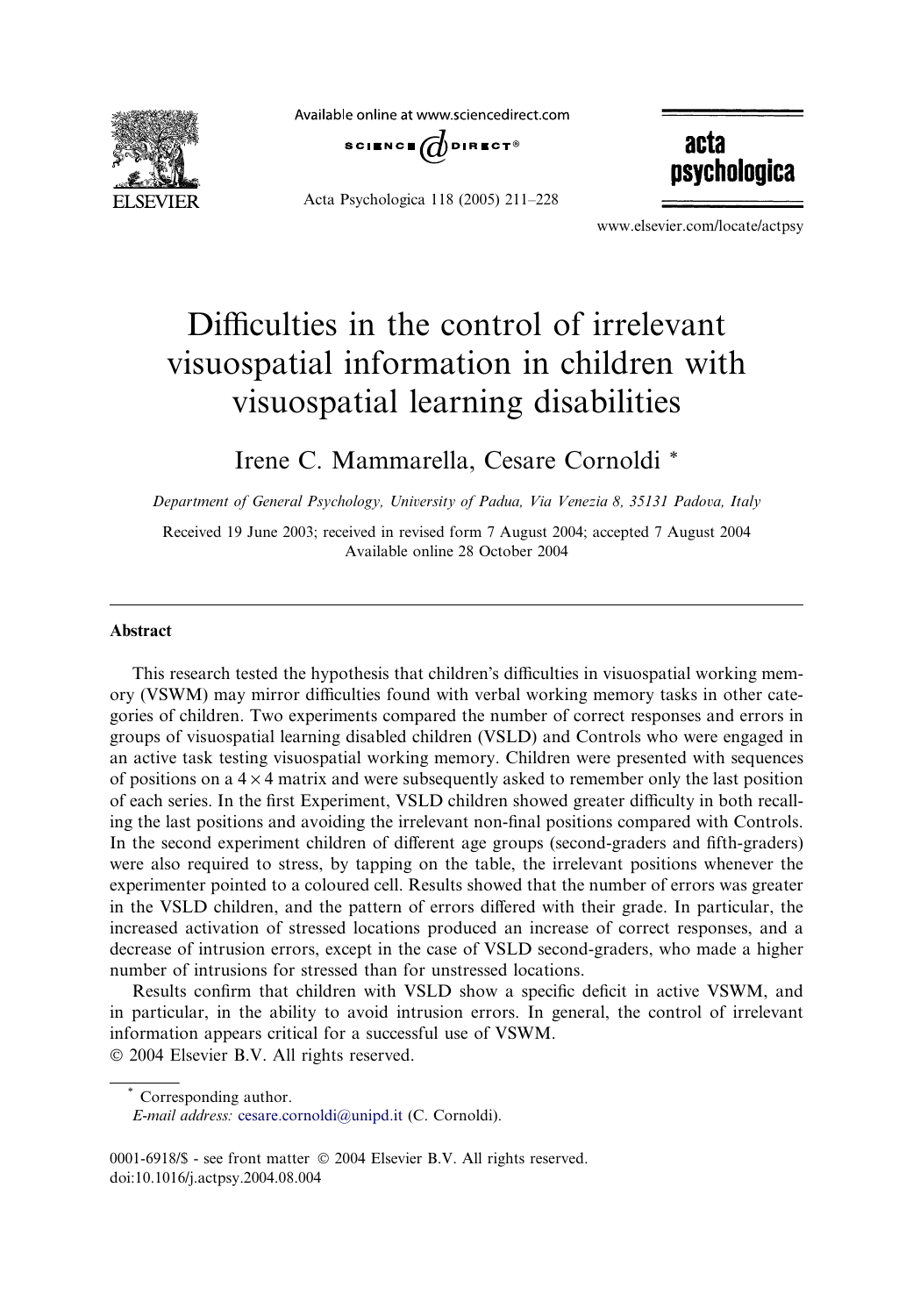#### 1. Introduction

The working memory model proposed by [Baddeley \(1986\)](#page--1-0) and [Logie \(1995\)](#page--1-0) interprets memory not only as a system capable of retaining information, but also as a structure which is able to organise and manipulate materials retrieved from long-term memory as well as generated by sensory inputs. This model includes three main components, i.e. the central executive (attentional amodal component), the articulatory loop and the visuospatial component (modality specific components).

The study of specific impairments in the working memory components has helped to understand the nature of working memory. A large number of studies have examined articulatory loop impairments both in adults and children, however little attention has been devoted to specific impairments in the visuospatial component of children. This paper intends to show how the study of a specific clinical group of children with visuospatial learning disabilities may cover this aspect and offer support to the comprehension of the organization of visuospatial working memory (VSWM). The organization of VSWM has been differently explained: [Logie \(1995\)](#page--1-0) described the visuospatial working memory system as independent of the central executive and the articulatory loop, and further divided it into two major components: the visual cache, which consists of a passive visual store, for processing visual materials, and an active rehearsal mechanism, the inner scribe, for processing spatial information and movement sequences. In the model, complex visuospatial mental operations were referred to the Central Executive. An alternative view developed by [Cornoldi and Vecchi \(2000, 2003; Cornoldi, 1995\)](#page--1-0) comprises two fundamental dimensions: (1) the horizontal continuum, related to the different types of material (e.g. verbal, spatial, visual) which are thought to be processed semi-independently; and (2) the vertical continuum, related to the type of process, requiring more or less active elaboration and control of information [\(Cornoldi & Vecchi, 2003\)](#page--1-0). According to the latter view, it is possible to distinguish between more passive processes (simple recall of previously acquired information) and different degrees of active processing (manipulation of information to produce an output different from the original inputs). Importantly, this model, predicts that subgroups of individuals can be found with difficulties associated with both a specific modality and a particular degree of control. This prediction is consistent with evidence suggesting that executive processes may also be modality specific (e.g. [Palladino, Mammarella, & Vecchi, 2003\)](#page--1-0). For example, by using a battery of verbal and non-verbal working memory tasks, [Cornoldi, Dalla Vecchia, and Tressoldi \(1995\)](#page--1-0) tested a group of children with high linguistic and low visuospatial abilities and found that they failed only in active visuospatial tasks. In another study, [Cornoldi, Rigoni, Tressoldi, and Vio \(1999\)](#page--1-0)